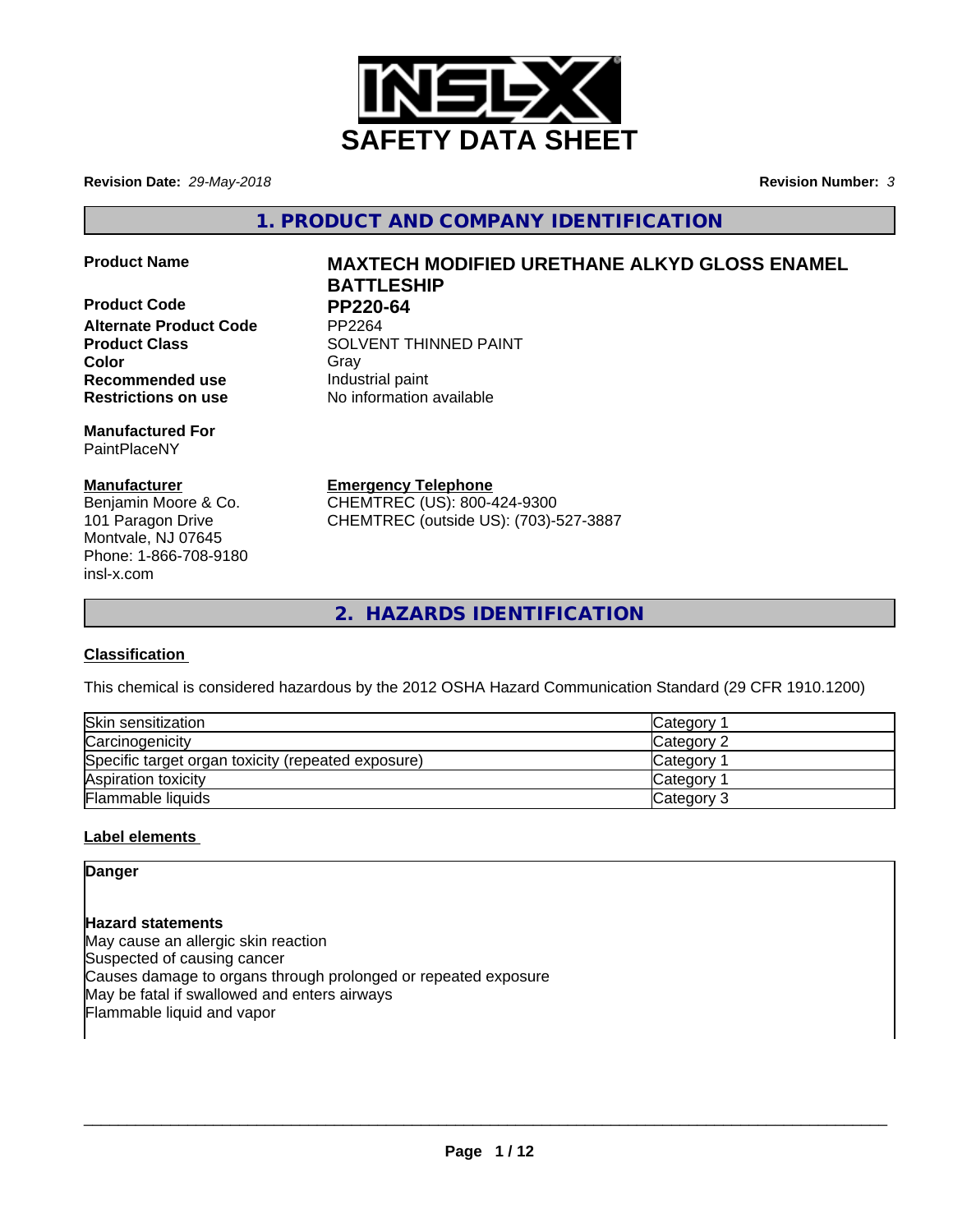#### \_\_\_\_\_\_\_\_\_\_\_\_\_\_\_\_\_\_\_\_\_\_\_\_\_\_\_\_\_\_\_\_\_\_\_\_\_\_\_\_\_\_\_\_\_\_\_\_\_\_\_\_\_\_\_\_\_\_\_\_\_\_\_\_\_\_\_\_\_\_\_\_\_\_\_\_\_\_\_\_\_\_\_\_\_\_\_\_\_\_\_\_\_ PP220-64 - **MAXTECH MODIFIED URETHANE ALKYD GLOSS ENAMEL BATTLESHIP**



**Appearance** liquid

**Odor** solvent

## **Precautionary Statements - Prevention**

Obtain special instructions before use Do not handle until all safety precautions have been read and understood Use personal protective equipment as required Contaminated work clothing should not be allowed out of the workplace Wear protective gloves Do not breathe dust/fume/gas/mist/vapors/spray Wash face, hands and any exposed skin thoroughly after handling Do not eat, drink or smoke when using this product Keep away from heat, hot surfaces, sparks, open flames and other ignition sources. No smoking Keep container tightly closed Ground/bond container and receiving equipment Use explosion-proof electrical/ventilating/lighting/equipment Use only non-sparking tools Take precautionary measures against static discharge

## **Precautionary Statements - Response**

IF exposed or concerned: Get medical advice/attention **Skin** If skin irritation or rash occurs: Get medical advice/attention Wash contaminated clothing before reuse IF ON SKIN (or hair): Remove/Take off immediately all contaminated clothing. Rinse skin with water/shower **Ingestion** IF SWALLOWED: Immediately call a POISON CENTER or doctor/physician Do NOT induce vomiting **Fire** In case of fire: Use CO2, dry chemical, or foam for extinction

## **Precautionary Statements - Storage**

Store locked up Store in a well-ventilated place. Keep cool

## **Precautionary Statements - Disposal**

Dispose of contents/container to an approved waste disposal plant

## **Hazards not otherwise classified (HNOC)**

Rags, steel wool or waste soaked with this product may spontaneously catch fire if improperly discarded

#### **Other information**

No information available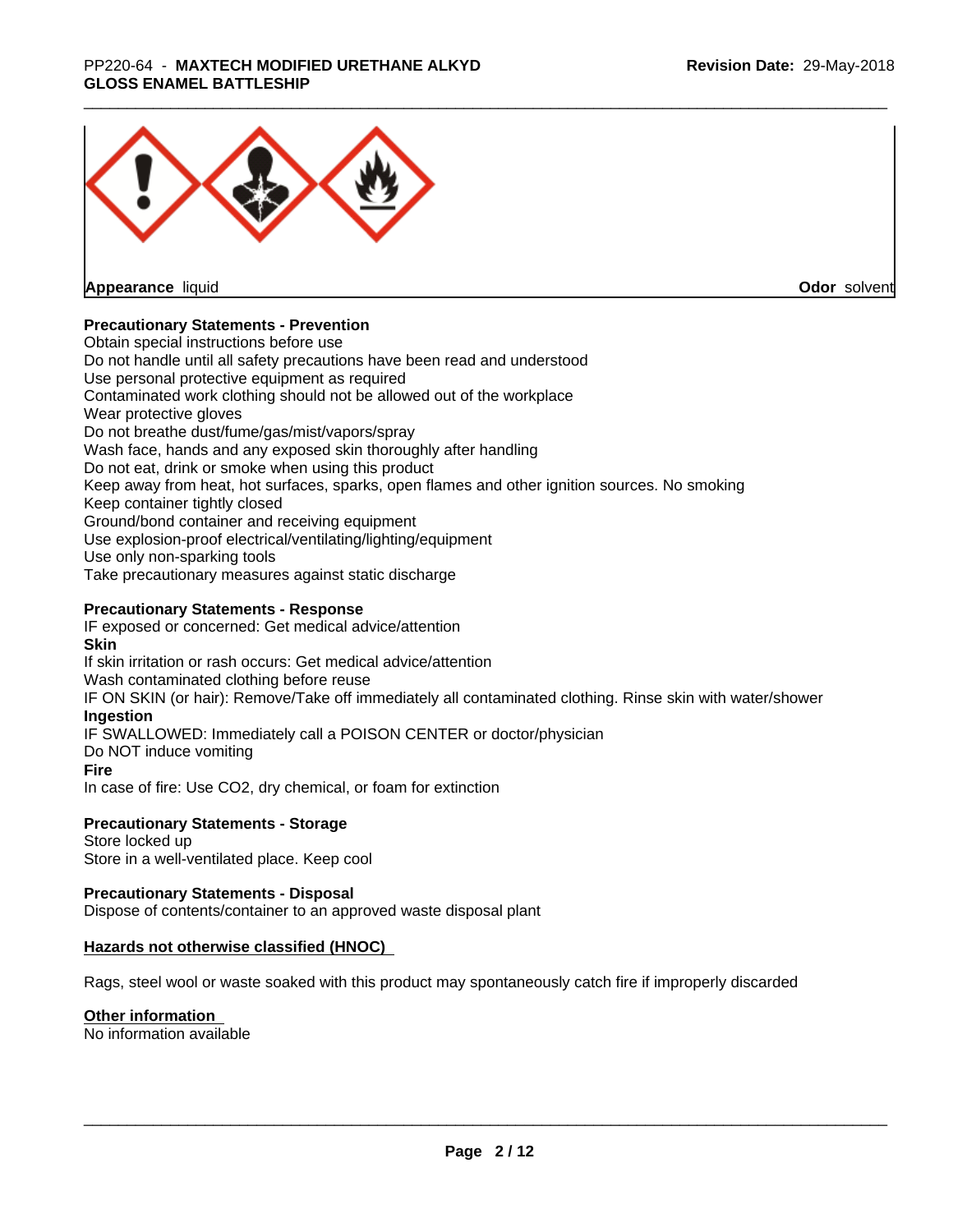# **3. COMPOSITION/INFORMATION ON INGREDIENTS**

| <b>Chemical name</b>                       | <b>CAS No.</b> | Weight-% |
|--------------------------------------------|----------------|----------|
| Stoddard solvent                           | 8052-41-3      | 25       |
| Limestone                                  | 1317-65-3      | 10       |
| Kaolin                                     | 1332-58-7      | 10       |
| Titanium dioxide                           | 13463-67-7     | 10       |
| Solvent naphtha, petroleum, light aromatic | 64742-95-6     |          |
| 1,2,4-Trimethylbenzene                     | 95-63-6        |          |
| Carbon black                               | 1333-86-4      | 0.5      |
| Methyl ethyl ketoxime                      | 96-29-7        | 0.5      |
| Cobalt bis(2-ethylhexanoate)               | 136-52-7       | 0.5      |
| Ethyl benzene                              | $100 - 41 - 4$ | 0.5      |

|                                                  | 4. FIRST AID MEASURES                                                                                                                                                                                                               |
|--------------------------------------------------|-------------------------------------------------------------------------------------------------------------------------------------------------------------------------------------------------------------------------------------|
| <b>General Advice</b>                            | If symptoms persist, call a physician. Show this safety data sheet to the doctor in<br>attendance.                                                                                                                                  |
| <b>Eye Contact</b>                               | Immediately flush with plenty of water. After initial flushing, remove any contact<br>lenses and continue flushing for at least 15 minutes. Keep eye wide open while<br>rinsing. If symptoms persist, call a physician.             |
| <b>Skin Contact</b>                              | Wash off immediately with soap and plenty of water while removing all<br>contaminated clothes and shoes. If skin irritation persists, call a physician. Wash<br>clothing before reuse. Destroy contaminated articles such as shoes. |
| <b>Inhalation</b>                                | Move to fresh air. If symptoms persist, call a physician.<br>If not breathing, give artificial respiration. Call a physician immediately.                                                                                           |
| Ingestion                                        | Clean mouth with water and afterwards drink plenty of water. Do not induce<br>vomiting without medical advice. Never give anything by mouth to an unconscious<br>person. Consult a physician.                                       |
| <b>Protection Of First-Aiders</b>                | Use personal protective equipment.                                                                                                                                                                                                  |
| <b>Most Important</b><br><b>Symptoms/Effects</b> | May cause allergic skin reaction.                                                                                                                                                                                                   |
| <b>Notes To Physician</b>                        | Treat symptomatically.                                                                                                                                                                                                              |
|                                                  |                                                                                                                                                                                                                                     |

**5. FIRE-FIGHTING MEASURES**

| <b>Suitable Extinguishing Media</b>                                    | Foam, dry powder or water. Use extinguishing measures<br>that are appropriate to local circumstances and the<br>surrounding environment.     |
|------------------------------------------------------------------------|----------------------------------------------------------------------------------------------------------------------------------------------|
| <b>Protective Equipment And Precautions For</b><br><b>Firefighters</b> | As in any fire, wear self-contained breathing apparatus<br>pressure-demand, MSHA/NIOSH (approved or equivalent)<br>and full protective gear. |
| <b>Specific Hazards Arising From The Chemical</b>                      | Combustible material. Closed containers may rupture if                                                                                       |
|                                                                        |                                                                                                                                              |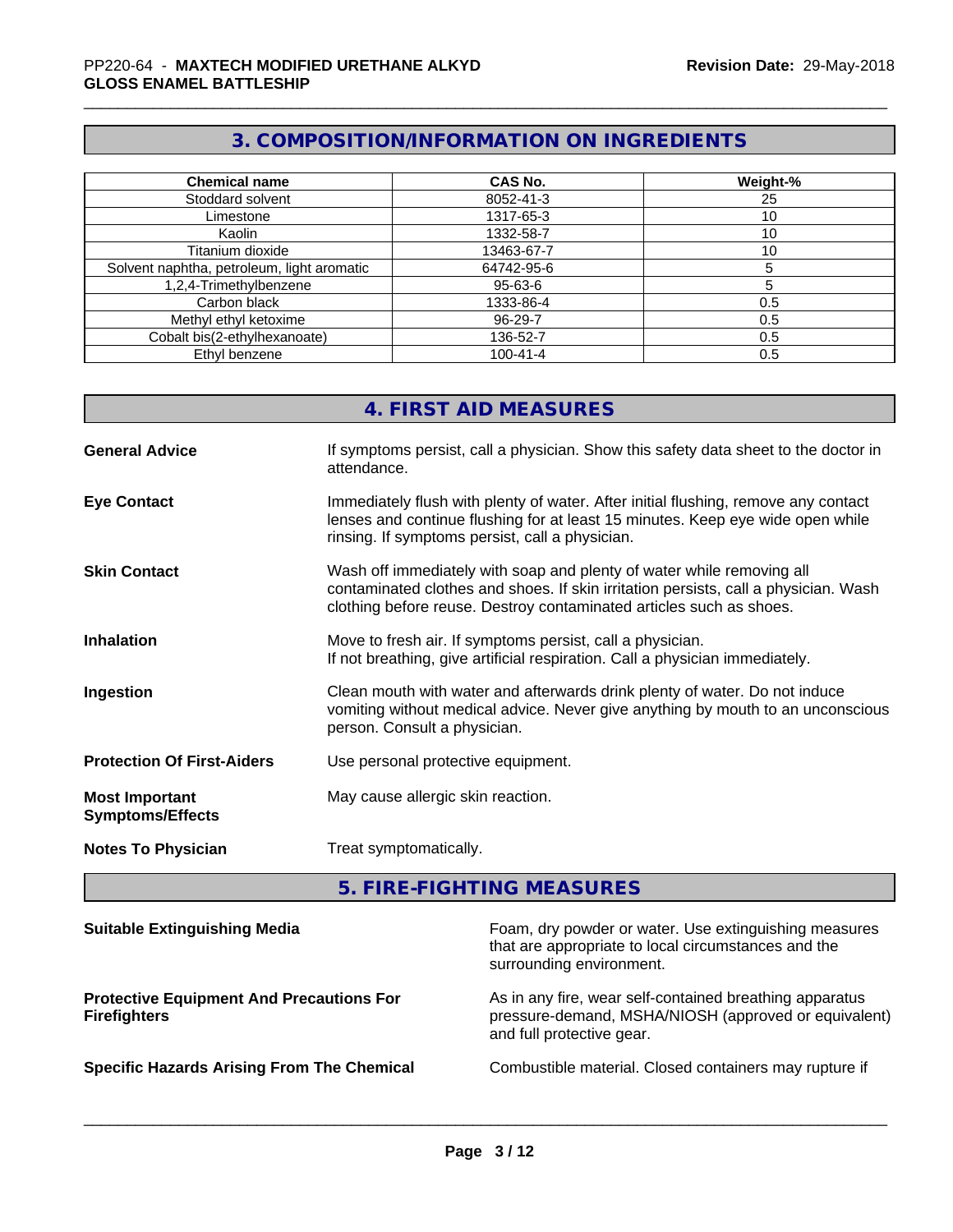|                                                                                                                       | exposed to fire or extreme heat. Keep product and empty<br>container away from heat and sources of ignition. Thermal<br>decomposition can lead to release of irritating gases and<br>vapors. |
|-----------------------------------------------------------------------------------------------------------------------|----------------------------------------------------------------------------------------------------------------------------------------------------------------------------------------------|
| <b>Sensitivity To Mechanical Impact</b>                                                                               | No                                                                                                                                                                                           |
| <b>Sensitivity To Static Discharge</b>                                                                                | Yes                                                                                                                                                                                          |
| <b>Flash Point Data</b><br>Flash Point (°F)<br>Flash Point (°C)<br><b>Method</b><br><b>Flammability Limits In Air</b> | 104<br>40<br><b>PMCC</b>                                                                                                                                                                     |
| Lower flammability limit:<br><b>Upper flammability limit:</b>                                                         | Not available<br>Not available                                                                                                                                                               |
| <b>NFPA</b><br>Health: 1<br><b>Flammability: 2</b>                                                                    | <b>Instability: 0</b><br><b>Special: Not Applicable</b>                                                                                                                                      |
| <b>NFPA Legend</b>                                                                                                    |                                                                                                                                                                                              |

#### 0 - Not Hazardous

- 1 Slightly
- 2 Moderate
- 3 High
- 4 Severe

*The ratings assigned are only suggested ratings, the contractor/employer has ultimate responsibilities for NFPA ratings where this system is used.*

*Additional information regarding the NFPA rating system is available from the National Fire Protection Agency (NFPA) at www.nfpa.org.*

# **6. ACCIDENTAL RELEASE MEASURES**

| Use personal protective equipment. Remove all sources of ignition.                                                                                                                                                                                                                                         |  |
|------------------------------------------------------------------------------------------------------------------------------------------------------------------------------------------------------------------------------------------------------------------------------------------------------------|--|
| Prevent further leakage or spillage if safe to do so. Do not allow material to<br>contaminate ground water system. Prevent product from entering drains. Do not<br>flush into surface water or sanitary sewer system. Local authorities should be<br>advised if significant spillages cannot be contained. |  |
| See Section 12 for additional Ecological Information.                                                                                                                                                                                                                                                      |  |
| Dam up. Soak up with inert absorbent material. Pick up and transfer to properly<br>labeled containers. Clean contaminated surface thoroughly.                                                                                                                                                              |  |
|                                                                                                                                                                                                                                                                                                            |  |

## **7. HANDLING AND STORAGE**

**Handling** Use only in area provided with appropriate exhaust ventilation. Do not breathe vapors or spray mist. Wear personal protective equipment. Take precautionary measures against static discharges. To avoid ignition of vapors by static electricity discharge, all metal parts of the equipment must be grounded. Keep away from open flames, hot surfaces and sources of ignition.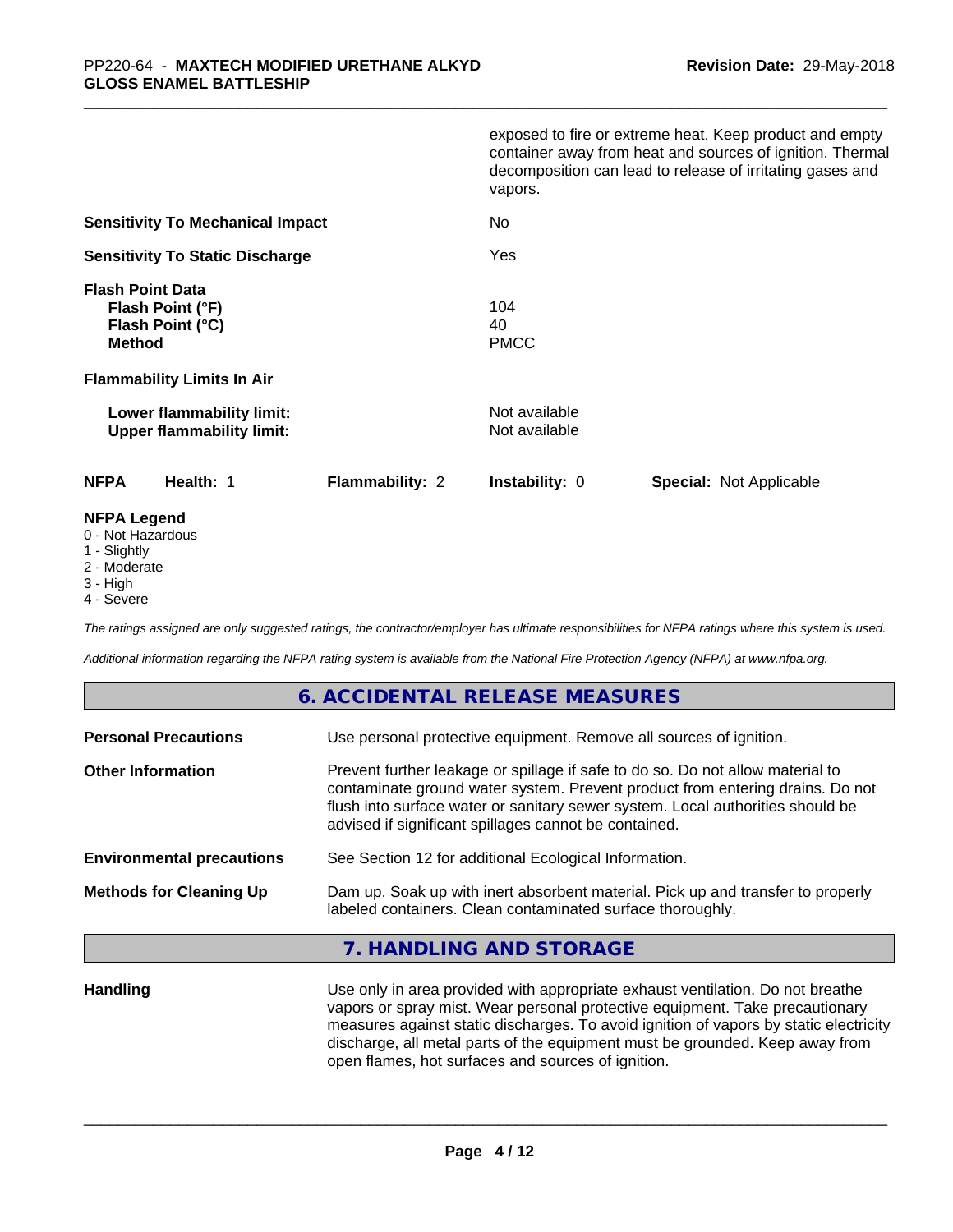| <b>Storage</b>                | Keep containers tightly closed in a dry, cool and well-ventilated place. Keep away<br>from heat. Keep away from open flames, hot surfaces and sources of ignition.<br>Keep in properly labeled containers. Keep out of the reach of children. |  |
|-------------------------------|-----------------------------------------------------------------------------------------------------------------------------------------------------------------------------------------------------------------------------------------------|--|
|                               | <b>DANGER</b> - Rags, steel wool or waste soaked with this product may<br>spontaneously catch fire if improperly discarded. Immediately after use, place<br>rags, steel wool or waste in a sealed water-filled metal container.               |  |
| <b>Incompatible Materials</b> | Incompatible with strong acids and bases and strong oxidizing agents.                                                                                                                                                                         |  |

# **8. EXPOSURE CONTROLS / PERSONAL PROTECTION**

#### **Exposure Limits**

| <b>Chemical name</b> | <b>ACGIH TLV</b>            | <b>OSHA PEL</b>                                        |
|----------------------|-----------------------------|--------------------------------------------------------|
| Stoddard solvent     | 100 ppm - TWA               | 500 ppm - TWA<br>2900 mg/m <sup>3</sup> - TWA          |
| Limestone            | N/E                         | 15 mg/m <sup>3</sup> - TWA<br>$5 \text{ mg/m}^3$ - TWA |
| Kaolin               | 2 mg/m <sup>3</sup> - TWA   | 15 mg/m $3$ - TWA<br>$5 \text{ mg/m}^3$ - TWA          |
| Titanium dioxide     | 10 mg/m <sup>3</sup> - TWA  | 15 mg/m $3$ - TWA                                      |
| Carbon black         | $3$ mg/m <sup>3</sup> - TWA | $3.5 \text{ mg/m}^3$ - TWA                             |
| Ethyl benzene        | 20 ppm - TWA                | 100 ppm - TWA<br>435 mg/m <sup>3</sup> - TWA           |

#### **Legend**

ACGIH - American Conference of Governmental Industrial Hygienists Exposure Limits OSHA - Occupational Safety & Health Administration Exposure Limits N/E - Not Established

**Engineering Measures** Ensure adequate ventilation, especially in confined areas.

#### **Personal Protective Equipment**

| <b>Eye/Face Protection</b><br><b>Skin Protection</b><br><b>Respiratory Protection</b> | Safety glasses with side-shields.<br>Long sleeved clothing. Protective gloves.<br>In operations where exposure limits are exceeded, use a NIOSH approved<br>respirator that has been selected by a technically qualified person for the specific<br>work conditions. When spraying the product or applying in confined areas, wear a<br>NIOSH approved respirator specified for paint spray or organic vapors. |
|---------------------------------------------------------------------------------------|----------------------------------------------------------------------------------------------------------------------------------------------------------------------------------------------------------------------------------------------------------------------------------------------------------------------------------------------------------------------------------------------------------------|
| <b>Hygiene Measures</b>                                                               | Avoid contact with skin, eyes and clothing. Remove and wash contaminated<br>clothing before re-use. Wash thoroughly after handling. When using do not eat,<br>drink or smoke.                                                                                                                                                                                                                                  |

# **9. PHYSICAL AND CHEMICAL PROPERTIES**

Appearance liquid **Density (Ibs/gal)** 9.05 - 9.15

**Odor** solvent **Odor Threshold** No information available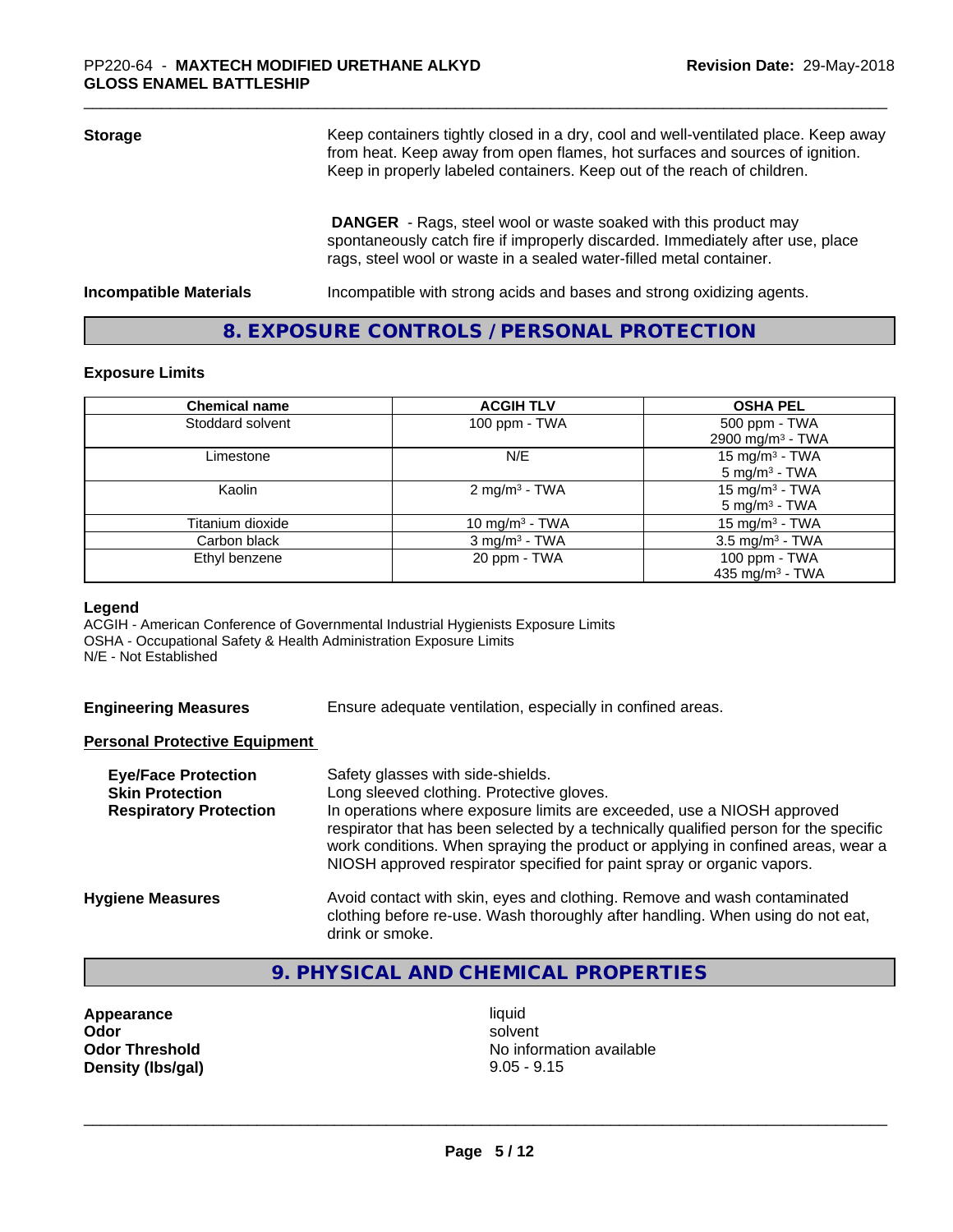**Revision Date:** 29-May-2018

| $1.08 - 1.10$            |
|--------------------------|
| No information available |
| No information available |
| No information available |
| No information available |
| No information available |
| No information available |
| No information available |
| $65 - 75$                |
| $50 - 60$                |
| $25 - 35$                |
| $40 - 50$                |
| $<$ 340                  |
| 279                      |
| 137                      |
| No information available |
| No information available |
| 104                      |
| 40                       |
| <b>PMCC</b>              |
| Not applicable           |
| No information available |
| No information available |
| No information available |
| No information available |
| No information available |
| No information available |
| No information available |
|                          |

# **10. STABILITY AND REACTIVITY**

**Reactivity Not Applicable** 

**Chemical Stability Stability** Stable under normal conditions. Hazardous polymerisation does not occur.

**Conditions to avoid Conditions to avoid Keep** away from open flames, hot surfaces, static electricity and sources of ignition.

**Incompatible Materials Incompatible with strong acids and bases and strong** oxidizing agents.

**Hazardous Decomposition Products** Thermal decomposition can lead to release of irritating gases and vapors.

**Possibility of hazardous reactions** None under normal conditions of use.

 $\overline{\phantom{a}}$  ,  $\overline{\phantom{a}}$  ,  $\overline{\phantom{a}}$  ,  $\overline{\phantom{a}}$  ,  $\overline{\phantom{a}}$  ,  $\overline{\phantom{a}}$  ,  $\overline{\phantom{a}}$  ,  $\overline{\phantom{a}}$  ,  $\overline{\phantom{a}}$  ,  $\overline{\phantom{a}}$  ,  $\overline{\phantom{a}}$  ,  $\overline{\phantom{a}}$  ,  $\overline{\phantom{a}}$  ,  $\overline{\phantom{a}}$  ,  $\overline{\phantom{a}}$  ,  $\overline{\phantom{a}}$ 

# **11. TOXICOLOGICAL INFORMATION**

**Product Information**

**Information on likely routes of exposure**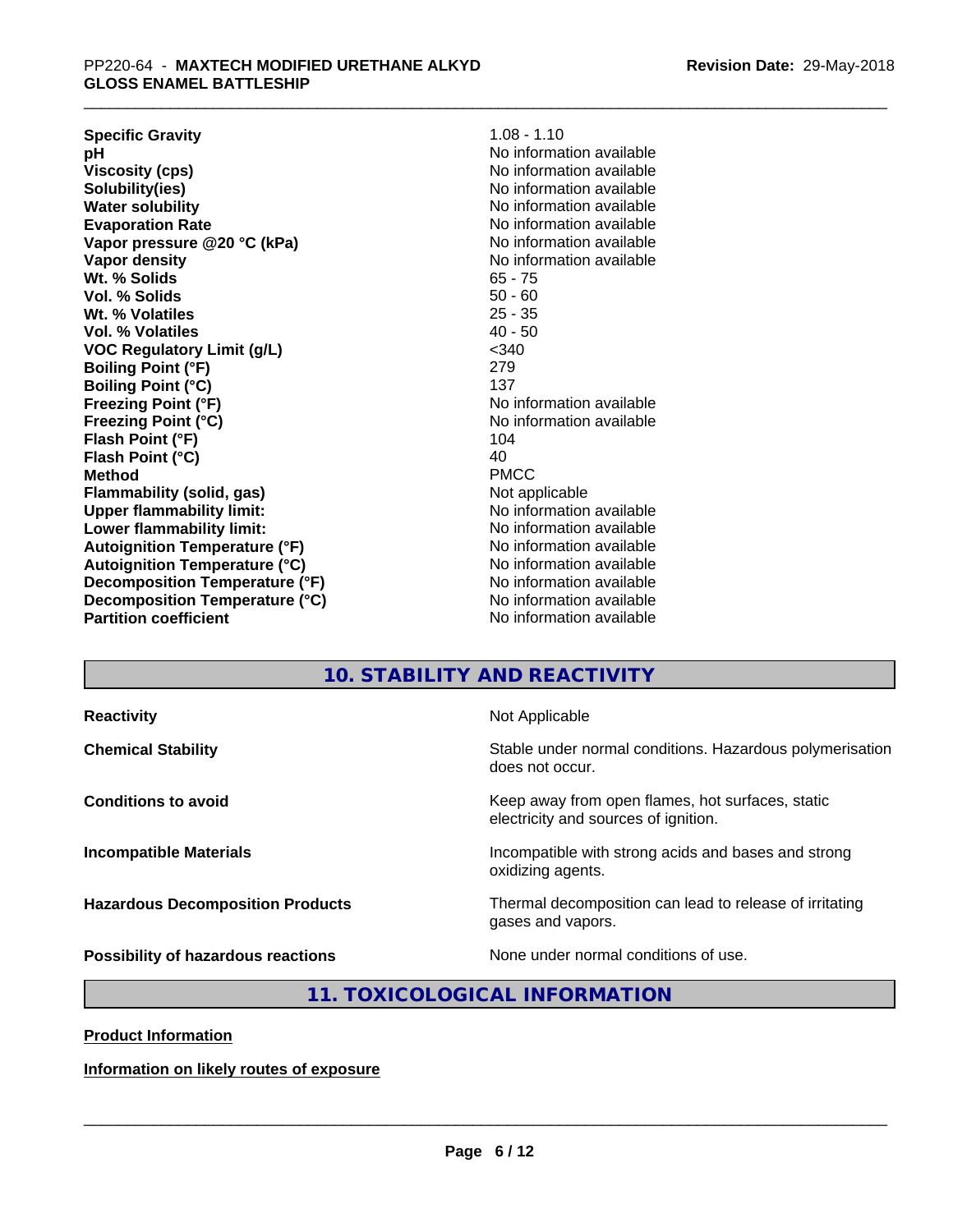| <b>Principal Routes of Exposure</b> | Eye contact, skin contact and inhalation.                                                                                                                                                                                            |  |
|-------------------------------------|--------------------------------------------------------------------------------------------------------------------------------------------------------------------------------------------------------------------------------------|--|
| <b>Acute Toxicity</b>               |                                                                                                                                                                                                                                      |  |
| <b>Product Information</b>          | Repeated or prolonged exposure to organic solvents may lead to permanent brain<br>and nervous system damage. Intentional misuse by deliberately concentrating and<br>inhaling vapors may be harmful or fatal.                        |  |
|                                     | Symptoms related to the physical, chemical and toxicological characteristics                                                                                                                                                         |  |
| <b>Symptoms</b>                     | No information available.                                                                                                                                                                                                            |  |
|                                     | Delayed and immediate effects as well as chronic effects from short and long-term exposure                                                                                                                                           |  |
| Eye contact                         | Contact with eyes may cause irritation.                                                                                                                                                                                              |  |
| <b>Skin contact</b>                 | May cause skin irritation and/or dermatitis. Prolonged skin contact may defat the<br>skin and produce dermatitis.                                                                                                                    |  |
| Ingestion                           | Ingestion may cause irritation to mucous membranes. Small amounts of this<br>product aspirated into the respiratory system during ingestion or vomiting may<br>cause mild to severe pulmonary injury, possibly progressing to death. |  |
| <b>Inhalation</b>                   | High vapor / aerosol concentrations are irritating to the eyes, nose, throat and<br>lungs and may cause headaches, dizziness, drowsiness, unconsciousness, and<br>other central nervous system effects.                              |  |
| <b>Sensitization</b>                | May cause an allergic skin reaction.                                                                                                                                                                                                 |  |
| <b>Neurological Effects</b>         | No information available.                                                                                                                                                                                                            |  |
| <b>Mutagenic Effects</b>            | No information available.                                                                                                                                                                                                            |  |
| <b>Reproductive Effects</b>         | No information available.                                                                                                                                                                                                            |  |
| <b>Developmental Effects</b>        | No information available.                                                                                                                                                                                                            |  |
| <b>Target organ effects</b>         | No information available.                                                                                                                                                                                                            |  |
| STOT - repeated exposure            | No information available.                                                                                                                                                                                                            |  |
| <b>STOT - single exposure</b>       | No information available.                                                                                                                                                                                                            |  |
| Other adverse effects               | No information available.                                                                                                                                                                                                            |  |
| <b>Aspiration Hazard</b>            | May be harmful if swallowed and enters airways. Small amounts of this product<br>aspirated into the respiratory system during ingestion or vomiting may cause mild<br>to severe pulmonary injury, possibly progressing to death.     |  |

## **Numerical measures of toxicity**

**The following values are calculated based on chapter 3.1 of the GHS document**

| <b>ATEmix (oral)</b>          | 77211 mg/kg |
|-------------------------------|-------------|
| <b>ATEmix (dermal)</b>        | 64923 mg/kg |
| ATEmix (inhalation-dust/mist) | 114.3 ma/L  |

# **Component Information**

## **Acute Toxicity**

Stoddard solvent LD50 Oral: > 5,000 mg/kg (Rat) LD50 Dermal: > 3160 mg/kg (Rabbit) LC50 Inhalation (Vapor):  $> 6.1$  mg/L (Rat) **Kaolin**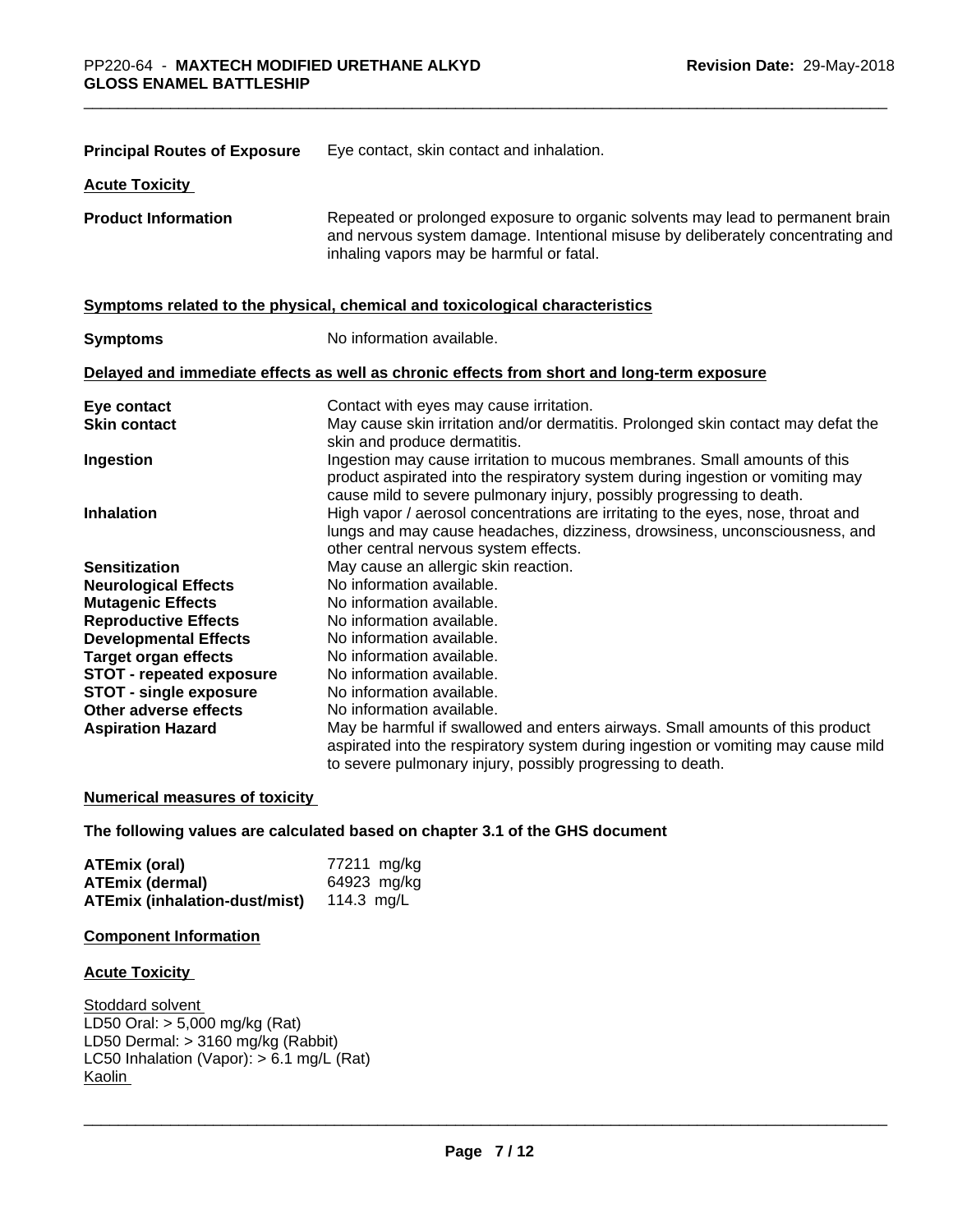#### \_\_\_\_\_\_\_\_\_\_\_\_\_\_\_\_\_\_\_\_\_\_\_\_\_\_\_\_\_\_\_\_\_\_\_\_\_\_\_\_\_\_\_\_\_\_\_\_\_\_\_\_\_\_\_\_\_\_\_\_\_\_\_\_\_\_\_\_\_\_\_\_\_\_\_\_\_\_\_\_\_\_\_\_\_\_\_\_\_\_\_\_\_ PP220-64 - **MAXTECH MODIFIED URETHANE ALKYD GLOSS ENAMEL BATTLESHIP**

LD50 Oral: > 5000 mg/kg (Rat) Titanium dioxide LD50 Oral: > 10000 mg/kg (Rat) Solvent naphtha, petroleum, light aromatic LD50 Oral: 8400 mg/kg (Rat) 1,2,4-Trimethylbenzene LD50 Oral: 5000 mg/kg (Rat) LC50 Inhalation (Vapor): 18000 mg/m<sup>3</sup> (Rat, 4 hr.) Carbon black LD50 Oral: > 15400 mg/kg (Rat) LD50 Dermal: > 3000 mg/kg (Rabbit) Methyl ethyl ketoxime LD50 Oral: 930 mg/kg (Rat) LD50 Dermal: 200 µL/kg (Rabbit) LC50 Inhalation (Vapor): > 4.8 mg/L (Rat) Ethyl benzene LD50 Oral: mg/kg (Rat) LD50 Dermal: > mg/kg (Rabbit) LC50 Inhalation (Vapor): mg/m<sup>3</sup> (Rat, 2 hr.)

## **Carcinogenicity**

*The information below indicateswhether each agency has listed any ingredient as a carcinogen:.*

| <b>Chemical name</b>         | <b>IARC</b>         | <b>NTP</b> | <b>OSHA</b> |
|------------------------------|---------------------|------------|-------------|
|                              | 2B - Possible Human |            | Listed      |
| Titanium dioxide             | Carcinogen          |            |             |
|                              | 2B - Possible Human |            | Listed      |
| Carbon black                 | Carcinogen          |            |             |
|                              | 2B - Possible Human |            | Listed      |
| Cobalt bis(2-ethylhexanoate) | Carcinogen          |            |             |
|                              | 2B - Possible Human |            | Listed      |
| Ethyl benzene                | Carcinogen          |            |             |

• Although IARC has classified titanium dioxide as possibly carcinogenic to humans (2B), their summary concludes: "No significant exposure to titanium dioxide is thought to occur during the use of products in which titanium dioxide is bound to other materials, such as paint."

• Cobalt and cobalt compounds are listed as possible human carcinogens by IARC (2B). However, there is inadequate evidence of the carcinogenicity of cobalt and cobalt compounds in humans.

#### **Legend**

IARC - International Agency for Research on Cancer NTP - National Toxicity Program OSHA - Occupational Safety & Health Administration

**12. ECOLOGICAL INFORMATION**

# **Ecotoxicity Effects**

The environmental impact of this product has not been fully investigated.

## **Product Information**

## **Acute Toxicity to Fish**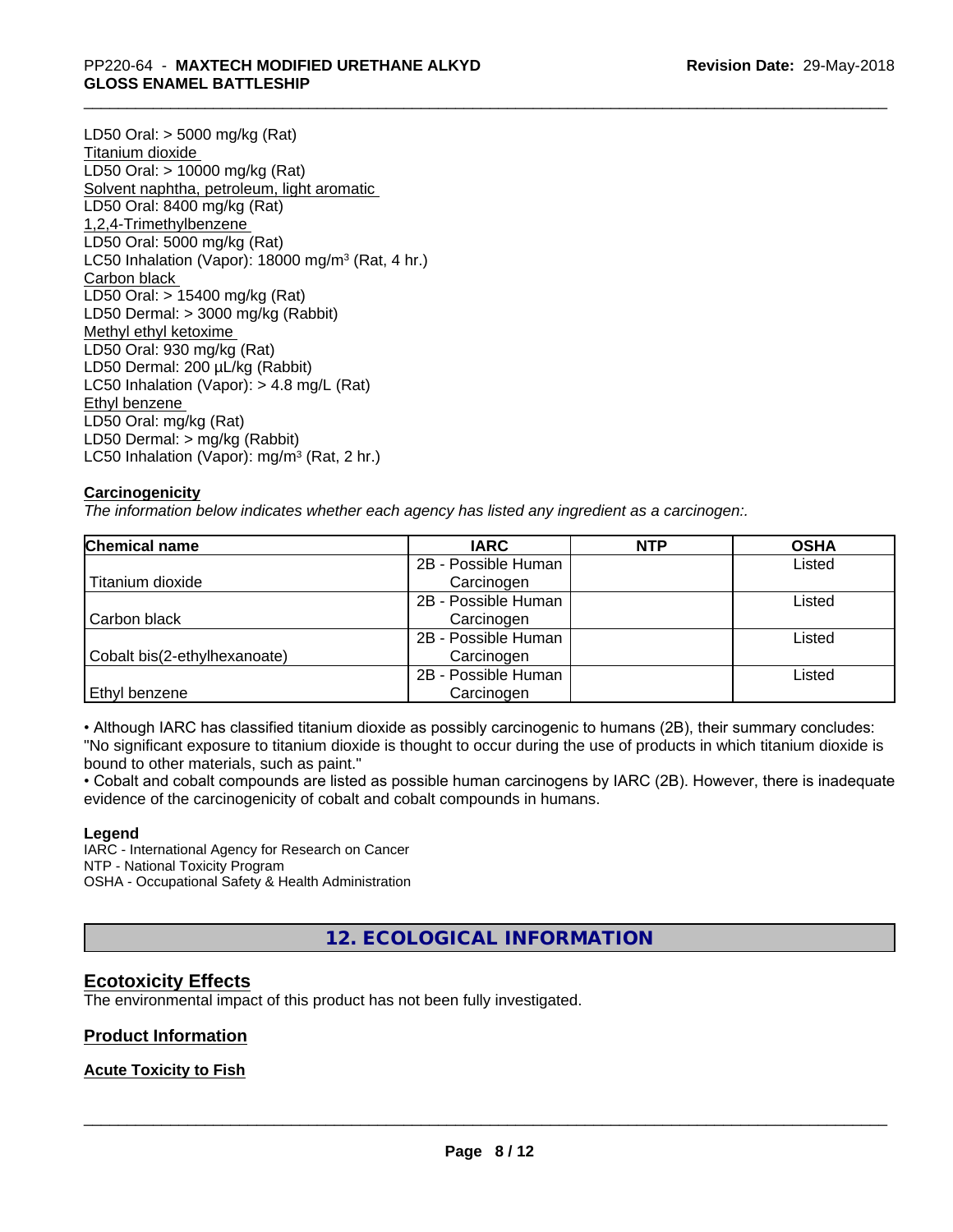#### No information available

# **Acute Toxicity to Aquatic Invertebrates**

No information available

# **Acute Toxicity to Aquatic Plants**

No information available

#### **Persistence / Degradability**

No information available.

#### **Bioaccumulation**

No information available.

#### **Mobility in Environmental Media**

No information available.

# **Ozone**

No information available

#### **Component Information**

#### **Acute Toxicity to Fish**

Titanium dioxide  $LC50:$  > 1000 mg/L (Fathead Minnow - 96 hr.) Methyl ethyl ketoxime LC50: 48 mg/L (Bluegill sunfish - 96 hr.) Ethyl benzene LC50: 12.1 mg/L (Fathead Minnow - 96 hr.)

#### **Acute Toxicity to Aquatic Invertebrates**

Methyl ethyl ketoxime EC50: 750 mg/L (Daphnia magna - 48 hr.) Ethyl benzene EC50: 1.8 mg/L (Daphnia magna - 48 hr.)

#### **Acute Toxicity to Aquatic Plants**

Ethyl benzene EC50: 4.6 mg/L (Green algae (Scenedesmus subspicatus), 72 hrs.)

|                                | 13. DISPOSAL CONSIDERATIONS                                                                                                                                                                                               |
|--------------------------------|---------------------------------------------------------------------------------------------------------------------------------------------------------------------------------------------------------------------------|
| <b>Waste Disposal Method</b>   | Dispose of in accordance with federal, state, and local regulations. Local<br>requirements may vary, consult your sanitation department or state-designated<br>environmental protection agency for more disposal options. |
| <b>Empty Container Warning</b> | Emptied containers may retain product residue. Follow label warnings even after<br>container is emptied. Residual vapors may explode on ignition.                                                                         |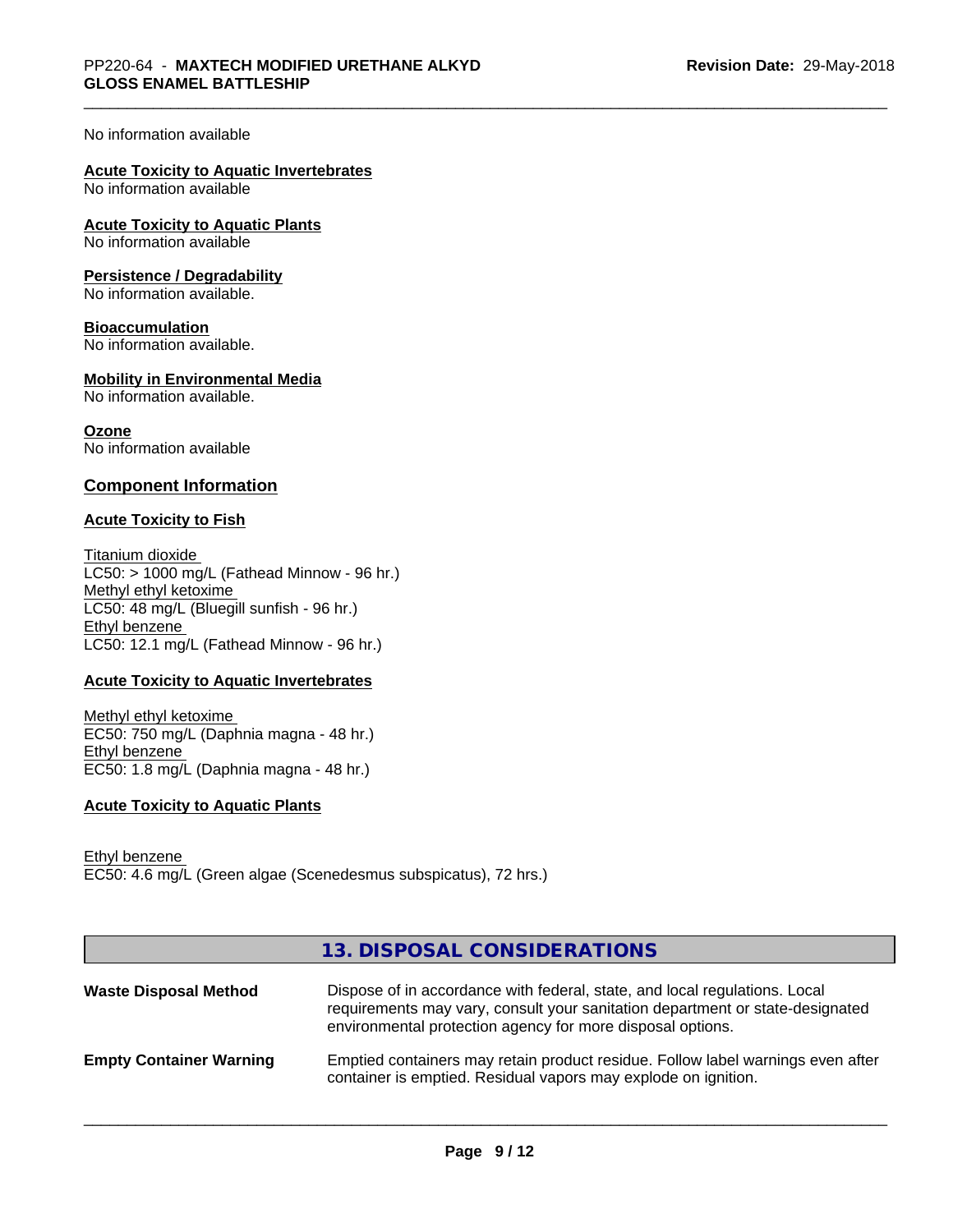# **14. TRANSPORT INFORMATION**

#### **DOT**

| <b>Proper Shipping Name</b> | <b>PAINT</b>                                               |
|-----------------------------|------------------------------------------------------------|
| <b>Hazard class</b>         |                                                            |
| UN-No.                      | UN1263                                                     |
| <b>Packing Group</b>        | Ш                                                          |
| <b>Description</b>          | UN1263, PAINT, 3, III, Marine Pollutant (Stoddard solvent) |

In the US this material may be reclassified as a Combustible Liquid and is not regulated in containers of less than 119 gallons (450 liters) via surface transportation (refer to 49CFR173.120(b)(2) for further information).

| <b>ICAO / IATA</b> | Contact the preparer for further information. |  |
|--------------------|-----------------------------------------------|--|
| IMDG / IMO         | Contact the preparer for further information. |  |
|                    | 15. REGULATORY INFORMATION                    |  |

# **International Inventories**

| <b>TSCA: United States</b> | Yes - All components are listed or exempt. |
|----------------------------|--------------------------------------------|
| <b>DSL: Canada</b>         | Yes - All components are listed or exempt. |

# **Federal Regulations**

| SARA 311/312 hazardous categorization |     |
|---------------------------------------|-----|
| Acute health hazard                   | Yes |
| Chronic Health Hazard                 | Yes |
| Fire hazard                           | Yes |
| Sudden release of pressure hazard     | No  |
| Reactive Hazard                       | No  |

#### **SARA 313**

Section 313 of Title III of the Superfund Amendments and Reauthorization Act of 1986 (SARA). This product contains a chemical or chemicals which are subject to the reporting requirements of the Act and Title 40 of the Code of Federal Regulations, Part 372:

| <b>Chemical name</b>                                                                                                    | CAS No.        | Weight-% | <b>CERCLA/SARA 313</b><br>(de minimis concentration) |
|-------------------------------------------------------------------------------------------------------------------------|----------------|----------|------------------------------------------------------|
| 1,2,4-Trimethylbenzene                                                                                                  | $95 - 63 - 6$  | 5        | 1.0                                                  |
| Ethyl benzene                                                                                                           | $100 - 41 - 4$ | 0.5      | 0.1                                                  |
| Clean Air Act, Section 112 Hazardous Air Pollutants (HAPs) (see 40 CFR 61)<br>This product contains the following HAPs: |                |          |                                                      |
| <b>Chemical name</b>                                                                                                    | CAS No.        | Weight-% | <b>Hazardous Air Pollutant</b>                       |
| Ethyl benzene                                                                                                           | $100 - 41 - 4$ | 0.5      | (HAP)<br>Listed                                      |
|                                                                                                                         |                |          |                                                      |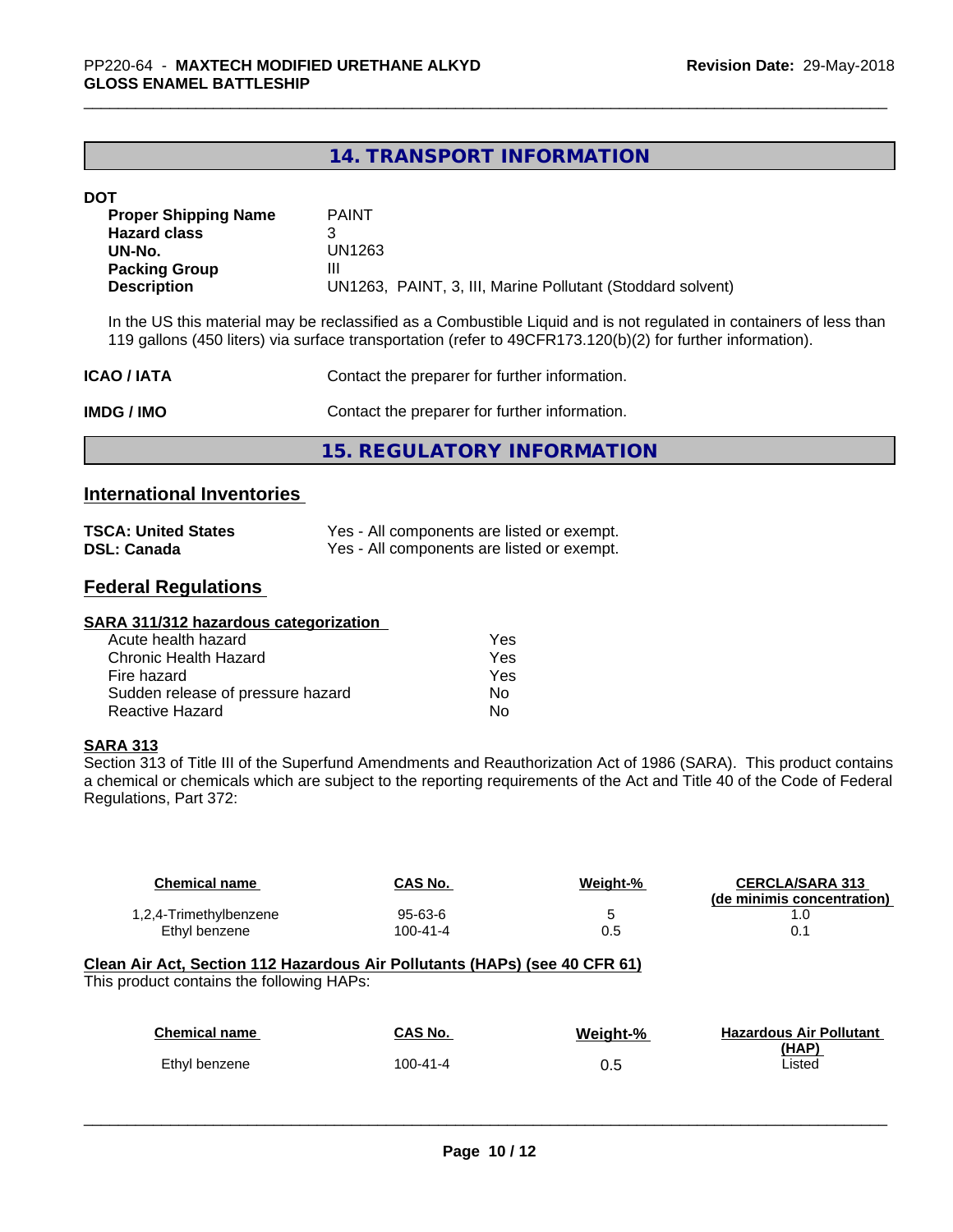# **US State Regulations**

#### **California Proposition 65**

**A** WARNING: Cancer and Reproductive Harm– www.P65warnings.ca.gov

#### **State Right-to-Know**

| <b>Chemical name</b>   | <b>Massachusetts</b> | New Jersey | Pennsylvania |
|------------------------|----------------------|------------|--------------|
| Stoddard solvent       |                      |            |              |
| Limestone              |                      |            |              |
| Kaolin                 |                      |            |              |
| Titanium dioxide       |                      |            |              |
| 1,2,4-Trimethylbenzene |                      |            |              |
| Carbon black           |                      |            |              |

#### **Legend**

X - Listed

# **16. OTHER INFORMATION**

| HMIS                                     | Health: $1^*$ | <b>Flammability: 2</b> | <b>Reactivity: 0</b> | $PPE: -$ |
|------------------------------------------|---------------|------------------------|----------------------|----------|
| <b>HMIS Legend</b><br>0 - Minimal Hazard |               |                        |                      |          |
| $\lambda$ OR also the second             |               |                        |                      |          |

- 1 Slight Hazard
- 2 Moderate Hazard
- 3 Serious Hazard
- 4 Severe Hazard
- \* Chronic Hazard
- X Consult your supervisor or S.O.P. for "Special" handling instructions.

*Note: The PPE rating has intentionally been left blank. Choose appropriate PPE that will protect employees from the hazards the material will present under the actual normal conditions of use.*

*Caution: HMISÒ ratings are based on a 0-4 rating scale, with 0 representing minimal hazards or risks, and 4 representing significant hazards or risks. Although HMISÒ ratings are not required on MSDSs under 29 CFR 1910.1200, the preparer, has chosen to provide them. HMISÒ ratings are to be used only in conjunction with a fully implemented HMISÒ program by workers who have received appropriate HMISÒ training. HMISÒ is a registered trade and service mark of the NPCA. HMISÒ materials may be purchased exclusively from J. J. Keller (800) 327-6868.*

 **WARNING!** If you scrape, sand, or remove old paint, you may release lead dust. LEAD IS TOXIC. EXPOSURE TO LEAD DUST CAN CAUSE SERIOUS ILLNESS, SUCH AS BRAIN DAMAGE, ESPECIALLY IN CHILDREN. PREGNANT WOMEN SHOULD ALSO AVOID EXPOSURE.Wear a NIOSH approved respirator to control lead exposure. Clean up carefully with a HEPA vacuum and a wet mop. Before you start, find out how to protect yourself and your family by contacting the National Lead Information Hotline at 1-800-424-LEAD or log on to www.epa.gov/lead.

**Prepared By** Product Stewardship Department Benjamin Moore & Co. 101 Paragon Drive Montvale, NJ 07645